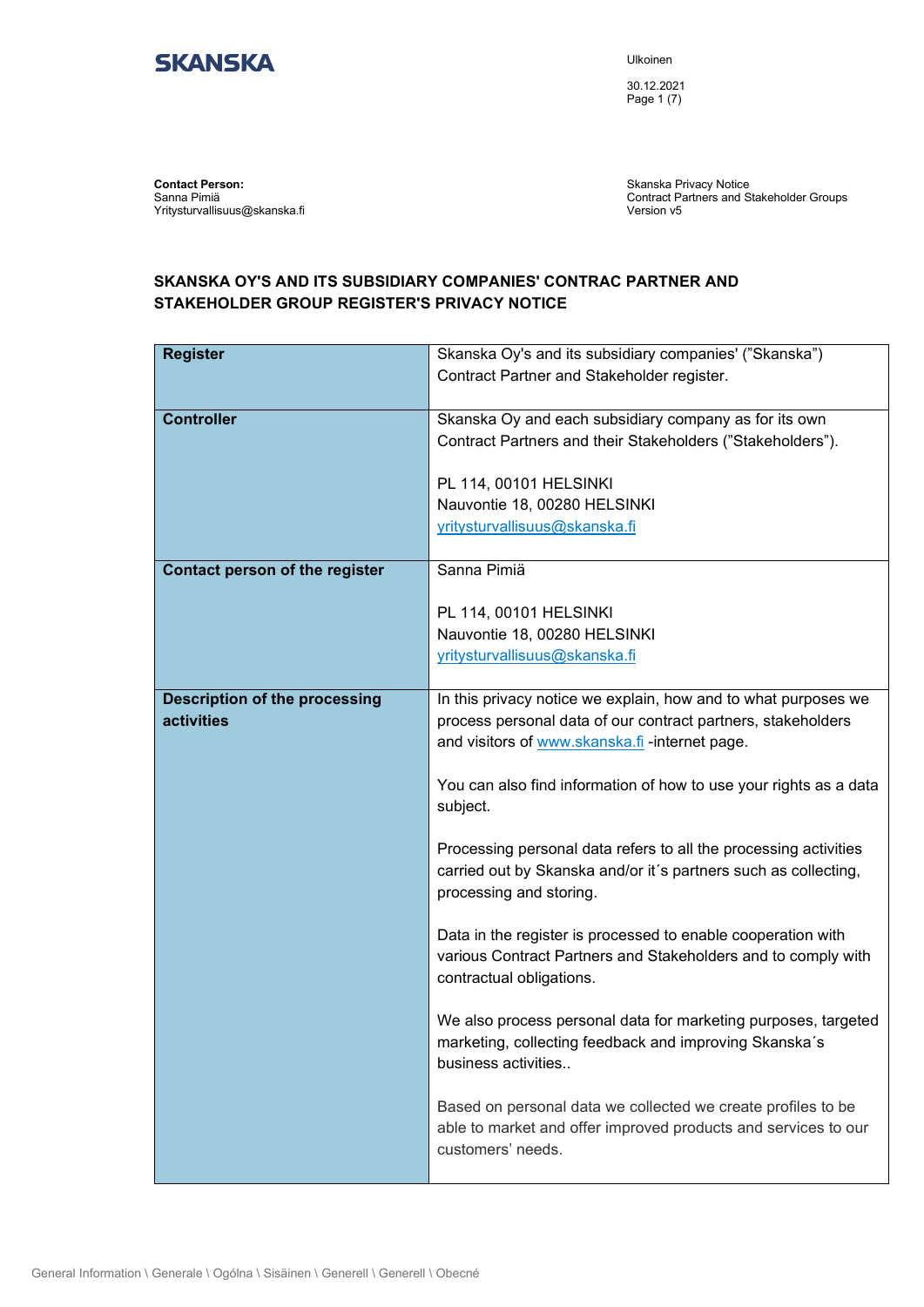| Purpose and legal basis of the  | Skanska uses this register's data to:                                                                                                |
|---------------------------------|--------------------------------------------------------------------------------------------------------------------------------------|
| processing                      |                                                                                                                                      |
|                                 | Comply with contractual obligations between Skanska and<br>its Contract Partners and Stakeholders (customers,                        |
|                                 | suppliers (goods / services), subcontractors and their                                                                               |
|                                 | employees, consultants, etc.) and to maintain and improve                                                                            |
|                                 | business relations between parties                                                                                                   |
|                                 | Pursue Skanska's legitimate interest                                                                                                 |
|                                 | Manage Skanska's statutory obligations                                                                                               |
|                                 | On the basis of data subject's consent<br>$\blacksquare$                                                                             |
|                                 |                                                                                                                                      |
| Legitimate interest             | The processing of data in the register is based on Skanska's                                                                         |
|                                 | legitimate interest to improve, market and offer its products and                                                                    |
|                                 | services and process personal data of its Contract Partners and                                                                      |
|                                 | Stakeholders regarding the following processing activities to:                                                                       |
|                                 | Maintain business relations and related marketing                                                                                    |
|                                 | Collect feedback                                                                                                                     |
|                                 | Improve Skanska business, customer service, sales,<br>marketing and related profiling                                                |
|                                 | Optimize network visits on www.skanska.fi and target                                                                                 |
|                                 | marketing                                                                                                                            |
|                                 |                                                                                                                                      |
| <b>Consent</b>                  | The processing of data in the register is based on a separate                                                                        |
|                                 | consent for the following processing activities:                                                                                     |
|                                 | Drug tests                                                                                                                           |
|                                 | Alcohol breath tests                                                                                                                 |
|                                 | Review of salary payroll information                                                                                                 |
|                                 | Disclosure of Skanska eLearning course certificate to                                                                                |
|                                 | VastuuGroup Taitorekisteri service                                                                                                   |
|                                 | Photoghraphing of (a) data subject(s) and use of recordings                                                                          |
|                                 | (images, videos, voice recordings) according to a separate                                                                           |
|                                 | model agreement                                                                                                                      |
|                                 |                                                                                                                                      |
|                                 | The data subject has a right to withdraw his or her consent by<br>contacting the contact person of the register or representative of |
|                                 | Skanska to whom the consent was given to.                                                                                            |
|                                 |                                                                                                                                      |
| <b>Sources of personal data</b> | The data is collected mainly from Stakeholders' representatives                                                                      |
|                                 | and, where subcontractors are concerned, also from the                                                                               |
|                                 | employees themselves.                                                                                                                |
|                                 | The data concerning qualification and orientation of employees                                                                       |
|                                 | is received from VastuGroup Oy services.                                                                                             |
|                                 |                                                                                                                                      |
|                                 | The employee basic data is also received from a public tax                                                                           |
|                                 | number register.                                                                                                                     |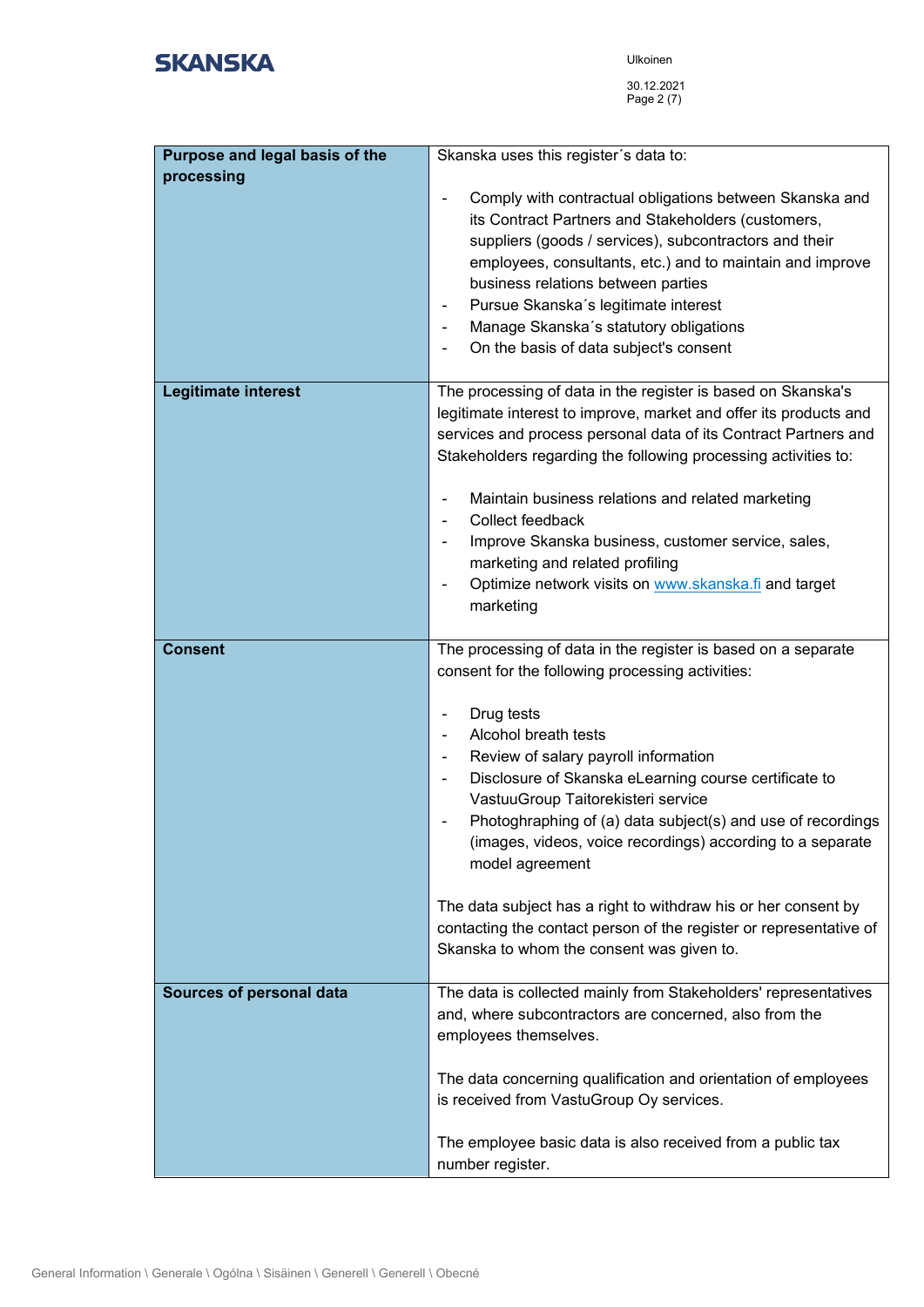|                                | Information regarding commercial bans and neglecting<br>commercial activities, authoritations to sign and positions of<br>authority regarding a company is received from the Trade<br>Register, Asiakastieto Oy, VastuuGroup Oy and other similar<br>sources.<br>We use cookies on our website www.skanska.fi to collect<br>different types of information. Some of this information is<br>considered as personal data. This means, that we collect<br>personal data also on www.skanska.fi through cookies.<br>More information about our web sites and cookies can be found<br>on https://www.skanska.fi/sivuston-kayttoehdot/<br>The data collected for marketing or feedback purposes is<br>optional and data subject may only give the data he / she<br>volunteers. |
|--------------------------------|--------------------------------------------------------------------------------------------------------------------------------------------------------------------------------------------------------------------------------------------------------------------------------------------------------------------------------------------------------------------------------------------------------------------------------------------------------------------------------------------------------------------------------------------------------------------------------------------------------------------------------------------------------------------------------------------------------------------------------------------------------------------------|
| <b>Groups of data subjects</b> | Customers, i.e. buyers/ B2B customers of Skanska (current<br>and former contact persons and representatives of<br>companies)<br>Subcontractors, i.e. suppliers of goods and services and<br>other subcontractors (current and former contact persons /<br>representatives of companies)<br>Employees of subcontractors (current and former) including<br>consultants<br>Representatives of State and municipals, authorities,<br>۰<br>business partners, representatives of media, parties<br>engaged in political activities, representatives of<br>educational institutions, organizations, research institutes<br>Users of www.skanska.fi -pages                                                                                                                      |
| <b>Groups of personal data</b> | Personal data is any information that is related to an identified or<br>identifiable natural person. For example, name, image, social<br>security number, address, appearance, customer number,<br>address and IP address are all personal data.<br>Skanska stores data concerning the Stakeholders in the<br>Register as follows:<br>First and last name, and the company name<br>Postal address of the company and the contact person<br>Commercial information of the company<br>۰<br>Position (title) in the company<br>Connections to other companies<br>Email address<br>Telephone number                                                                                                                                                                          |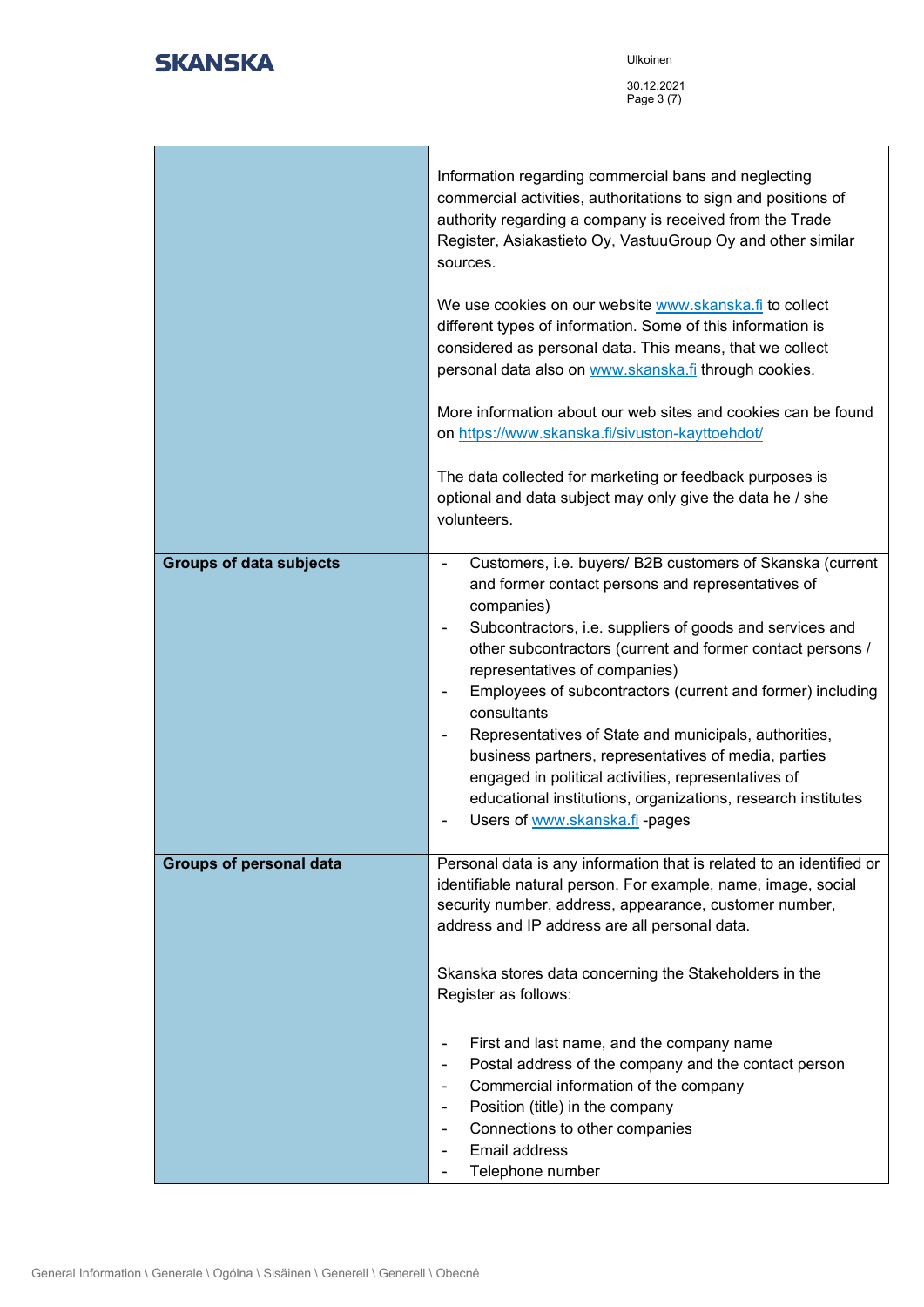Ulkoinen

30.12.2021 Page 4 (7)

|                                                    | Images, videos and voice recordings stored according to a<br>۰<br>separate model agreement<br>Cookies and IP-addresses collected during the visit to<br>$\blacksquare$<br>www.skanska.fi - site<br>Other information provided to Skanska by data subject<br>The following data is stored concerning employees of the<br>Stakeholders:                                                                                                                                                                                                                                                                                                                                                                                                                                                                                                  |
|----------------------------------------------------|----------------------------------------------------------------------------------------------------------------------------------------------------------------------------------------------------------------------------------------------------------------------------------------------------------------------------------------------------------------------------------------------------------------------------------------------------------------------------------------------------------------------------------------------------------------------------------------------------------------------------------------------------------------------------------------------------------------------------------------------------------------------------------------------------------------------------------------|
|                                                    | First and last name<br>$\blacksquare$<br>Employer name<br>$\qquad \qquad \blacksquare$<br>Date of birth<br>$\blacksquare$<br>Tax number<br>Nationality and home country<br>$\blacksquare$<br>Email address and phone number<br>$\overline{\phantom{a}}$<br>Job title<br>$\overline{\phantom{a}}$<br>Type of employment<br>$\qquad \qquad \blacksquare$<br>Access control information<br>Data regarding orientation and qualifications<br>$\overline{\phantom{a}}$<br>Username and password for Skanska's project<br>$\qquad \qquad \blacksquare$<br>collaboration platform and other services<br>Images, videos and voice recordings stored according to a<br>÷<br>separate model agreement<br>Cookies and IP-addresses collected during the visit to<br>www.skanska.fi -site<br>Other information provided to Skanska by data subject |
|                                                    | If the nationality of an employee working on a construction site<br>is other than Finland, additionally the following data is stored:<br>Passport information<br>Legal basis of the right to work<br>Certificate of a posted worker<br>Name and telephone number of a representing person of<br>the employer in Finland<br>Other data that is legally required<br>We may also combine some of this data to perform processing<br>activities such as targeted marketing.                                                                                                                                                                                                                                                                                                                                                                |
| Recipients or recipient groups of<br>personal data | We may appoint external partners to perform tasks on our<br>behalf, such as providing IT services or helping with marketing,<br>administration of press releases, data analysis or statistics.<br>The performance of these services may mean that our partners,<br>both within and outside the EU/EEA, are able to gain access to<br>your personal data. Companies that process personal data on                                                                                                                                                                                                                                                                                                                                                                                                                                       |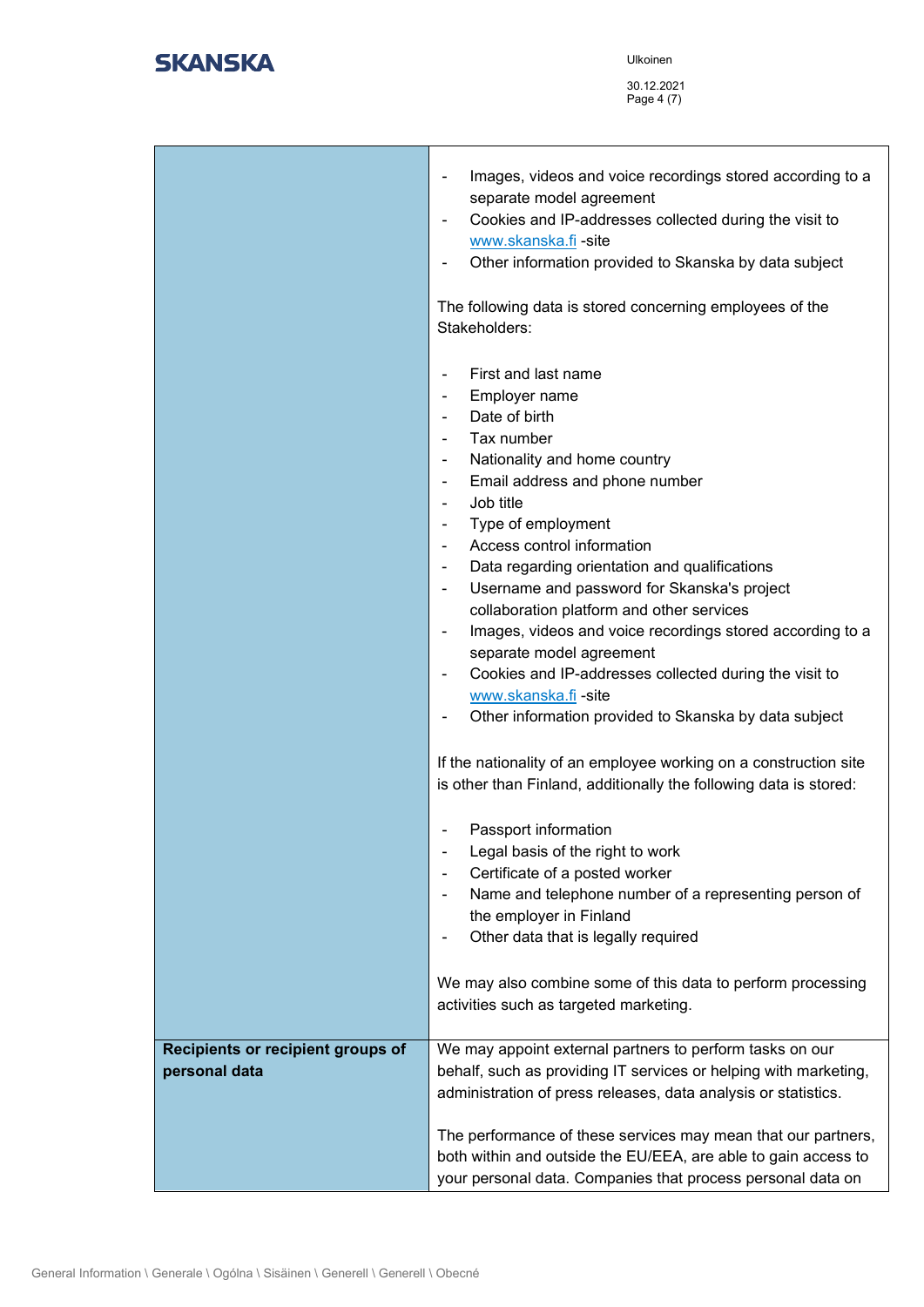Ulkoinen 30.12.2021 Page 5 (7)

|                                                             | our behalf must always sign an agreement with us so that we<br>are able to ensure a high level of protection of your personal<br>data even with our partners.<br>The data is disclosed to VastuuGroup Oy based on data<br>subjects' consent.<br>Skanska may also disclose your personal data to third parties,<br>for example the police or other public authorities, if it concerns<br>criminal investigations or if we are otherwise required to disclose<br>such data by law or public authority decision. Skanska will not<br>disclose your personal data to any extent other than described<br>in this section.<br>Skanska is not selling to data to any other parties.                                                                                                                                                                                                                                                                                                                                                                                                                                                         |
|-------------------------------------------------------------|--------------------------------------------------------------------------------------------------------------------------------------------------------------------------------------------------------------------------------------------------------------------------------------------------------------------------------------------------------------------------------------------------------------------------------------------------------------------------------------------------------------------------------------------------------------------------------------------------------------------------------------------------------------------------------------------------------------------------------------------------------------------------------------------------------------------------------------------------------------------------------------------------------------------------------------------------------------------------------------------------------------------------------------------------------------------------------------------------------------------------------------|
| International transfers and<br>disclosures of personal data | Special safeguards are taken with regard to partners outside the<br>EU/EEA, such as signing agreements that include the<br>standardized model clauses for data transfers adopted by the<br>EU Commission and which are available on the EU<br>Commission's website.<br>The controller transfers data of Contract Partners and<br>Stakeholders within the Skanska Group, also outside the EU<br>and EEA.<br>The collaboration platform Skanska offers to its partners and<br>stakeholders is accessed by using Microsofts Multi-Factor-<br>Authentication. The parameters related to access is processed<br>in USA.<br>Also, the data processed within the digitally generated<br>reservations and sales is transferred to USA to generate<br>reservation and sales confirmation e-mails.<br>The data is transferred outside of EU- / EEA to USA for<br>maintenance and support of Skanska's Customer Relationship<br>Management system.<br>Otherwise data will not be transffere or disclosed outside the EU<br>and EEA unless the customer's or construction developer's fixed<br>establishment is outside the EU or EEA territory. |
| Data subject's rights                                       | According to GDPR legislation, the controller is responsible for<br>processing your personal data. In a case you have questions or<br>want to use any of you rights as a data subject, please reach out<br>to a contact person of the register.                                                                                                                                                                                                                                                                                                                                                                                                                                                                                                                                                                                                                                                                                                                                                                                                                                                                                      |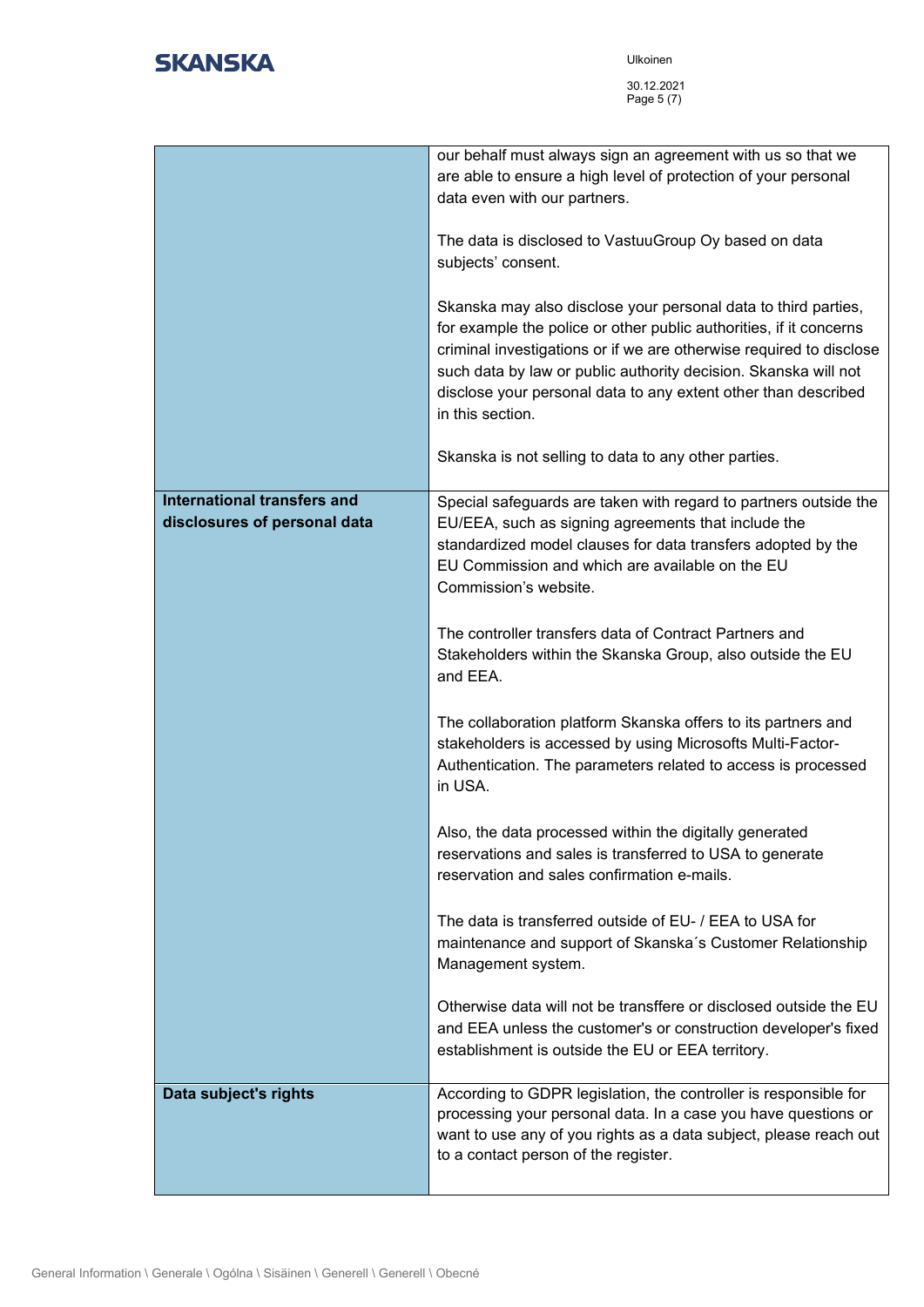|                       | The data subject has the following rights to:                                                                                                                                                                                                                                                                                                                                                                                                                                                                                                                                                                                                                                                                                                                                                                                                                                                                                                                                                                                                                                                             |
|-----------------------|-----------------------------------------------------------------------------------------------------------------------------------------------------------------------------------------------------------------------------------------------------------------------------------------------------------------------------------------------------------------------------------------------------------------------------------------------------------------------------------------------------------------------------------------------------------------------------------------------------------------------------------------------------------------------------------------------------------------------------------------------------------------------------------------------------------------------------------------------------------------------------------------------------------------------------------------------------------------------------------------------------------------------------------------------------------------------------------------------------------|
|                       | Know that his or her data is collected and processed and<br>÷<br>the purposes the processing<br>Know what data has been collected about him or her and<br>٠<br>the period for which the data is stored<br>Have possible inaccurate data corrected<br>٠<br>Have his or her data deleted, i.e., the right to be forgotten if<br>٠<br>there are no longer legal grounds for processing the<br>personal data<br>Restrict the processing of his or her personal data for<br>-<br>specific purposes<br>Oppose the use of his or her data on digital marketing or<br>processing activities where legitimate interest is used as a<br>legal basis of the processing.<br>Transmit the data from one register to another, where<br>٠<br>applicable<br>Receive information about a personal data breach directed<br>٠<br>towards the controller, if this poses a high risk to his or her<br>rights and freedoms<br>Claim compensation for damages caused to him or her by<br>-<br>the personal data breach<br>Lodge a complaint with a supervisory authority regarding<br>the processing of his or her personal data |
| <b>Data security</b>  | Skanska safeguards your personal data with a high level of<br>security and has to this end taken appropriate technical and<br>organizational security measures to protect your personal data<br>from unauthorised access, amendment, dissemination or<br>destruction<br>The register is maintained in electronic form. The manual<br>material is stored in a locked and access controlled space.                                                                                                                                                                                                                                                                                                                                                                                                                                                                                                                                                                                                                                                                                                          |
|                       | The data stored in electronic form is protected by firewalls,<br>usernames, passwords and other technical security measures.<br>The rights to access the data are predefined and limited. The<br>destruction of data is executed appropriately and with due care.                                                                                                                                                                                                                                                                                                                                                                                                                                                                                                                                                                                                                                                                                                                                                                                                                                         |
| <b>Data retention</b> | Skanska retains personal data in accordance with the law.<br>The data will be stored only for as long as necessary or defined<br>by the explicit and legitimate purposes of the processing,<br>described in this Privacy Notice. The data concerning the<br>Stakeholders' representatives will be stored mainly for as long<br>as cooperation between Skanska and the Stakeholder exists.                                                                                                                                                                                                                                                                                                                                                                                                                                                                                                                                                                                                                                                                                                                 |